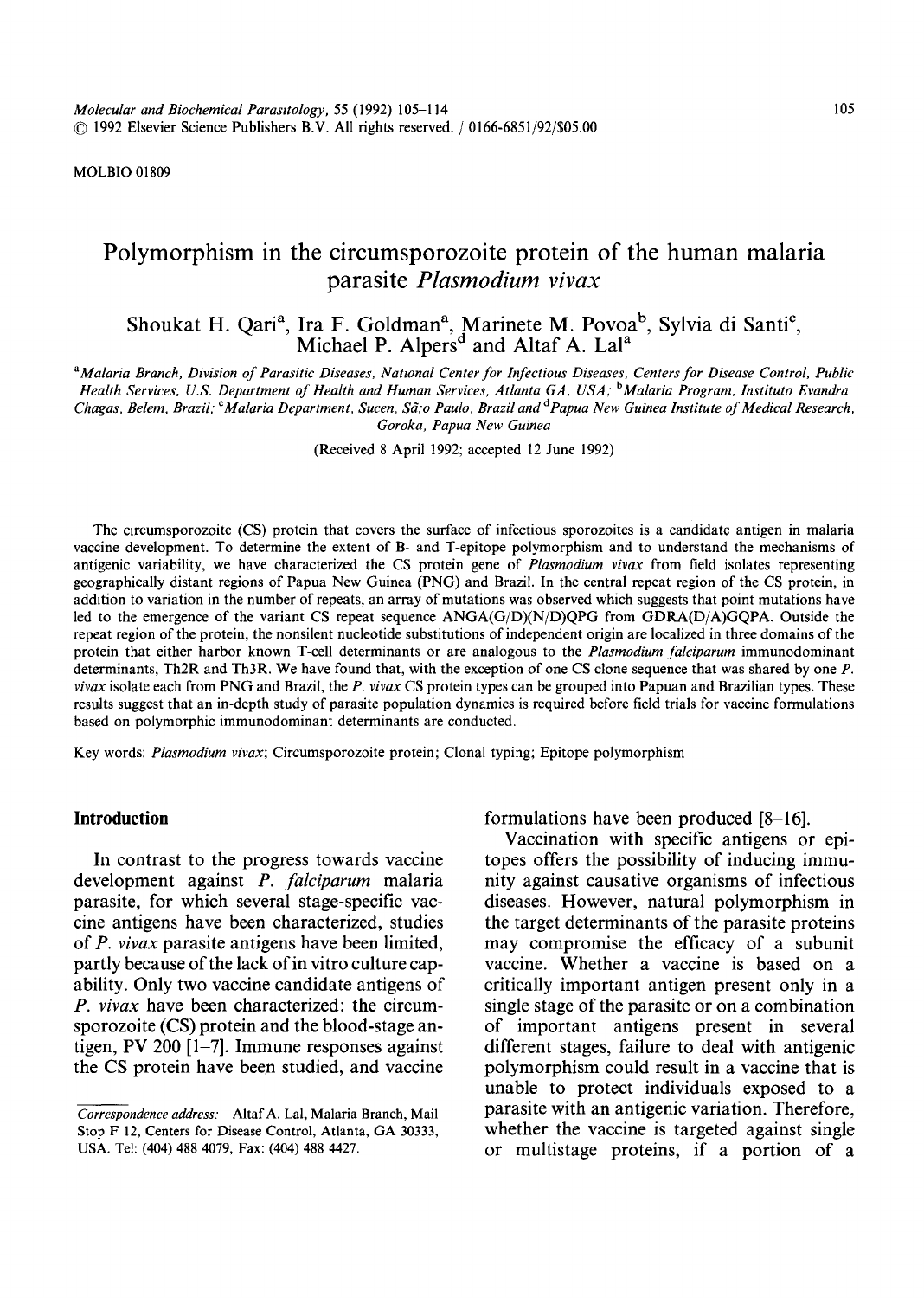parasite population can escape the effects of a vaccine because of heritable polymorphism in vaccine target antigens, the natural population could rapidly evolve 'vaccine resistance' in a manner analogous to the development of drug resistance in malaria parasites. To ensure the efficacy of subunit vaccines based on polymorphic determinants, antigenic polymorphism of malaria parasites must be studied at the population level.

Polymorphism in the CS protein of P. *falciparum* has been shown to be restricted to the T-cell determinants [17-19]. However, polymorphism in the CS protein of *P. vivax,*  which was originally observed in the repetitive B-cell determinant of the protein, has also been recently found outside the repeat region [5]. Variant *P. vivax* parasites from Thailand, Papua New Guinea (PNG) and Brazil have the repeat sequence ANGAGNQPG, which differs from the repetitive sequence GDRADGQPA of *P. vivax* CS proteins of parasites analyzed earlier [4,5]. We and others have subsequently shown that *P. vivax* parasites with the variant B-epitope repeat sequence have a wide geographic distribution [5,20]. In continuation of our earlier studies of the prevalence of CS proteins with the variant repeat sequence ANGAGNQPG in *P. vivax*  field isolates from PNG and Brazil, we investigated: (1) nonsynonymous changes in the repeat region of *P. vivax* that result in the emergence of variant repeat sequences; (2) types of CS protein-bearing *P. vivax* parasites that predominate in PNG and Brazil; and (3) polymorphism outside the repeat region, in the T-cell determinants, of the *P. vivax* CS protein.

## **Materials and Methods**

*Origin of P. vivax parasites.* Microscopically confirmed *P. vivax-infected* blood was collected directly from individuals living in a high malaria-endemic region of PNG (Madang) in March 1990 and from persons in relatively low malaria-endemic regions of Brazil (Paragaminos and around Sao Paulo) between 1986 and 1990.

*Isolation and characterization of the circumsporozoite protein genes.* As described earlier [5], blood collected from patients infected with *P. vivax* was passed through a two-layer column of acid-washed glass beads and CF 11 cellulose to remove leukocytes. Parasite genomic DNA was isolated from infected erythrocytes, and 100 ng was used in a polymerase chain reaction (PCR)-mediated CS protein gene amplification. Oligonucleotides AL60 (GTCGGAATTCATGAAGAA-CTTCATTCTC) and AL61 (CAGCGGA-TCCTTAATTGAATAATGCTAGG) corresponding to the terminal ends of the CS protein were used as amplification primers. The PCR-generated fragments were digested with *EcoRI* and *BamHI,* cloned in Bluescript plasmid, and transformed into *Escherichia coli.*  The repeat sequence of the recombinant CS clones was identified by DNA:oligonucleotide duplex hybridization analysis using oligonucleotide probes ALl 14 (ATCAACCAGGAG-CAAATG), and AL116 (GGTGATAGA-GCAGATGGA) complementary to a portion of the repeat sequences ANGAGNQPG and GDRAAGQPA respectively. AL54 (CCATG-CAGTGTAACCTGTGGA) complementary to the genus conserved CS region, R II was also used. CS gene-specific primers were used to determine the nucleotide sequence of the CS gene by the dideoxynucleotide method [21].

# **Results**

On PCR-mediated amplification of the P. *vivax* CS protein gene amplification, genomic DNA extracted from blood samples of the patients from PNG and Brazil yielded DNA fragments approximately 1.2 kb in length. We sequenced the CS protein genes of a total of 115 CS clones representing 15 isolates from PNG and 24 from Brazil. The entire sequence of a total of 13 CS clones representing 8 P. *vivax* isolates from Brazil and 3 clones representing 2 isolates from PNG was determined. The CS genes of the remaining 102 P. *vivax* clones were sequenced to reveal sequences outside the repeat regions and portions of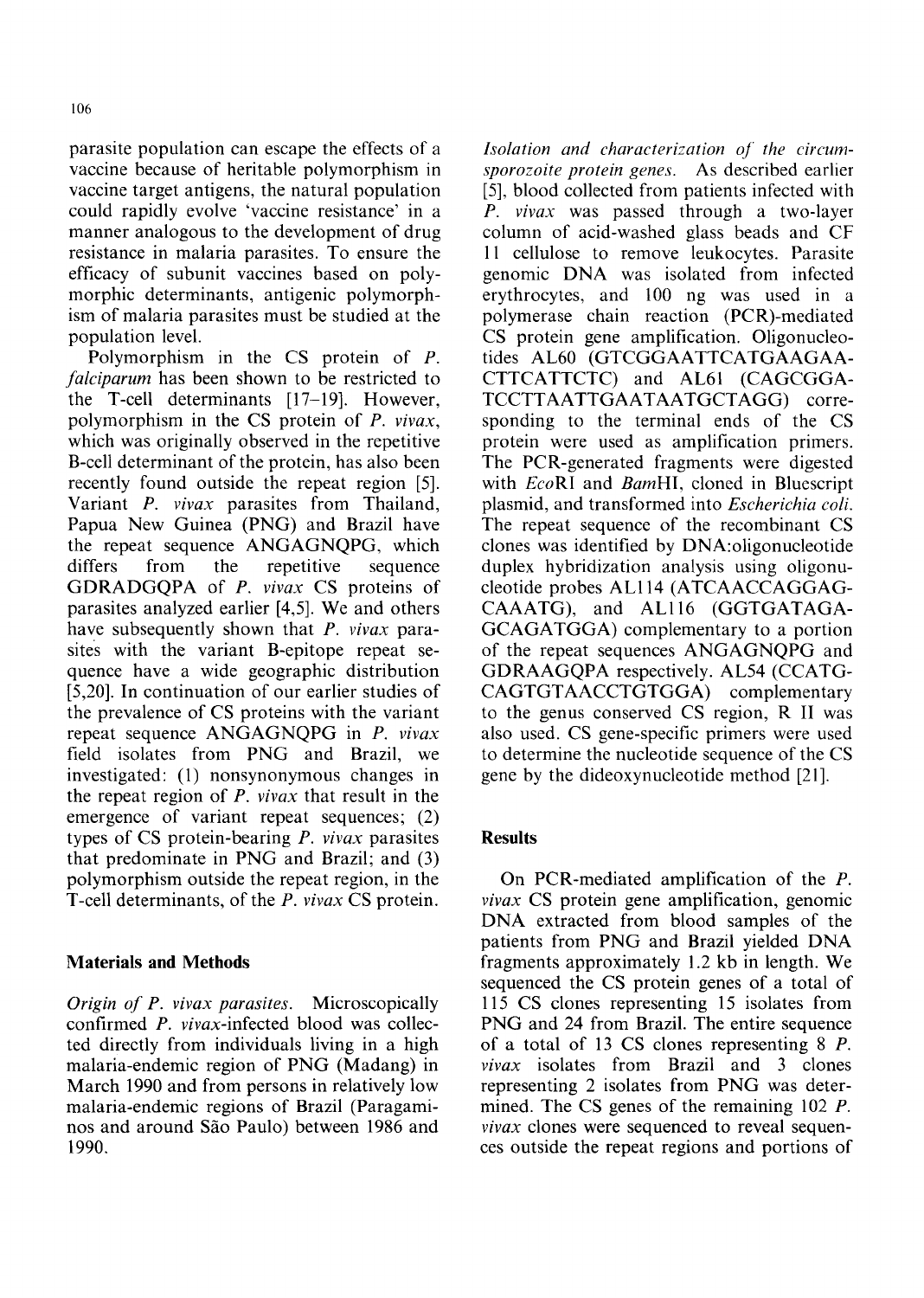**the central repeat sequences. Of the 115 CS clones, we have previously described the complete sequence of 4 CS genes (P19/D, P4/ B.** B7/4, and B19/2) and the partial sequence of **another 20 CS clones [5]. For the purpose of presentation, we are designating the GDRA(D/A)GQPA and** *ANGA(G/D)(N/*  **D)QPG CS protein repeats as type 1 and type 2 repeats, respectively.** 

*Within-isolate polymorphism of the circumsporozoite proteins.* **To determine the presence of parasite polymorphs among patients from PNG, we sequenced 13 clones from the P19 isolate, 10 clones from the P4 isolate, and 2 clones from each of the isolates P6, P7, P9, P10, P18, P25, P26, P72, and P73. A distinct variability in sequences was noted among the clones of P19, P4, P6, and P10 isolates; these variations ranged from a change of a single amino acid residue to insertion of a stretch of amino acids (Fig. 1). The isolate P19 was a mixture of both type 1 and\_type 2 CS repeatbearing parasites; two clones, P19/L and P19/ M, had type 1 repeat sequences, while the** 

**remaining 11 clones had type 2 repeat sequences, indicating that the variants coexist within a single isolate.** 

**Similarly, polymorphism was noted in the repeat and nonrepeat regions of the** *P. vivax*  **CS protein from Brazil (Fig. 1). We sequenced 8 clones from the B19 isolate, seven from the B37, 6 each from the B5 and B10 isolates, 5 from the B7, 3 each from the B11, B15, B21, B31, B34, B40, and B43, and 2 clones from the B14, B20, B26, B30, B38, and B39. Like the mixed infection observed in the P19 isolate**  from PNG, isolates B7 and B19 had both type **1 and type 2 repeat sequence bearing parasites. However, no amino acid variation was noted among 2-7 clones sequenced from each of the 11 isolates from Brazil.** 

*Evolution of the repeat region of the circumsporozoite protein.* **Based on the nature of the non-synonymous changes, we have grouped the repeat domain of the CS genes of** *P. vivax*  **into four categories (Fig. 2). The repeat sequences in rows 1-3 encode the type 1 CS repeat sequences, and the sequence in the** 

|                   |   |   |      |    |    | RI | Repeats        |              |     |   |                     |    |   |   | <b>RII</b> |   |         |     |     |     |     |     |
|-------------------|---|---|------|----|----|----|----------------|--------------|-----|---|---------------------|----|---|---|------------|---|---------|-----|-----|-----|-----|-----|
| Isolate Clones 13 |   |   | , 38 | 52 | 82 |    |                |              | 294 |   | 295 298 310 311 316 |    |   |   |            |   | 341 350 | 355 | 359 | 364 | 374 | 388 |
| P19               | 9 | L | G    | v  | A  |    | Type 2         |              | G   | D | A                   | Т  | N | ĸ |            | v | A       | Е   |     |     | G   | L   |
|                   |   |   |      |    |    |    |                |              |     |   |                     |    | s |   |            |   |         |     |     |     |     |     |
|                   |   |   |      |    |    |    |                |              |     |   |                     | Р  |   |   |            |   |         |     |     |     |     |     |
|                   |   |   | N    |    |    |    | Type           | -1           | E   | N | † G                 | P  |   |   |            |   |         |     |     |     |     |     |
|                   |   |   | N    |    |    |    | Type 1         |              |     |   | G                   | τ. |   |   |            |   |         |     |     |     |     |     |
| P4                | 8 |   |      |    |    |    |                |              |     |   |                     | P  |   |   |            |   |         |     |     |     |     |     |
|                   |   |   |      |    |    |    |                |              |     |   |                     | P  |   |   |            |   |         |     |     |     |     |     |
|                   |   |   |      |    |    |    |                |              |     |   |                     | P  |   |   |            |   |         |     |     |     |     |     |
| P6                |   |   |      |    |    |    |                |              |     |   |                     | P  |   |   |            |   |         |     |     |     |     |     |
|                   |   |   |      |    |    |    |                |              |     |   |                     | P  |   |   |            |   |         |     |     |     |     |     |
| P <sub>10</sub>   |   |   |      |    |    |    |                |              |     |   |                     | P  |   |   |            |   |         |     |     |     |     |     |
|                   |   |   |      |    |    |    |                |              |     |   |                     | P  |   |   |            |   |         | G   |     |     |     |     |
| В7                |   |   | N    |    |    |    | Type 1         |              |     |   | G                   | P  |   |   |            |   |         |     |     |     |     |     |
|                   |   |   |      |    |    |    |                |              |     |   |                     | ₽  |   | Ι |            |   |         |     |     |     |     |     |
| <b>B10</b>        |   |   | N    |    |    |    | Type 1         |              |     |   | G                   | ₽  |   |   |            |   |         |     |     |     |     |     |
|                   |   |   | N    |    |    |    | Type           | 1            |     |   | G                   | P  |   |   |            |   |         |     |     |     |     | s   |
|                   |   |   | N    |    |    |    | Type 1         |              |     |   | G                   | P  |   |   |            |   |         |     | s   |     |     |     |
| <b>B11</b>        |   |   | N    |    |    |    | Туре           | -1           |     |   | G                   | P  |   |   |            |   |         |     |     |     |     |     |
|                   |   |   | N    |    |    |    |                |              |     |   | G                   | P  |   |   |            |   |         |     |     |     |     |     |
|                   |   |   | N    |    |    |    | Type 1<br>Type | -1           |     |   | G                   | P  |   |   |            |   |         |     |     |     | s   |     |
| <b>B15</b>        |   |   | N    |    |    |    |                | -1           |     |   |                     |    |   |   |            |   |         |     |     |     |     |     |
|                   |   |   | N    |    |    |    | Туре           |              |     |   | G<br>G              | P  |   |   |            |   |         |     |     |     |     |     |
| <b>B19</b>        |   |   |      |    |    |    | Type 1         |              |     |   |                     | P  |   |   |            |   |         |     |     |     |     |     |
|                   |   |   |      |    |    |    | ٠              |              |     |   |                     | P  |   |   |            |   |         |     |     |     |     |     |
| <b>B21</b>        |   |   | N    |    | V  |    | Type 1         |              |     |   |                     |    |   |   |            |   |         |     |     |     |     |     |
|                   |   |   | N    |    |    |    | Type           | $\mathbf{1}$ |     |   | G                   | P  |   |   |            |   |         |     |     |     |     |     |
|                   |   |   |      |    |    |    | Type           | -1           |     |   |                     |    |   |   |            |   |         |     |     |     |     |     |
| <b>B40</b>        |   |   | N    |    |    |    | Type           | 1            |     |   | G                   | P  |   |   |            |   |         |     |     |     |     |     |
|                   |   | P | N    |    |    |    | Type 1         |              |     |   | G                   | P  |   |   |            |   |         |     |     |     |     |     |

**Fig. 1. Parasite polymorphs within** *Plasmodium vivax* **isolates. P designates isolates from Papua New Guinea and B from Brazil. (.) indicates similarity with nine clones of isolate P19; (-) indicates deletion; (.) EDGAGNQP amino acid residues insertion; and** (+) GNAGGNA **insertion (like NK strain, between residue number 297 and 298). The nucleotide and amino acid residue numbers correspond to the sequence P19/D reported by us earlier** [5].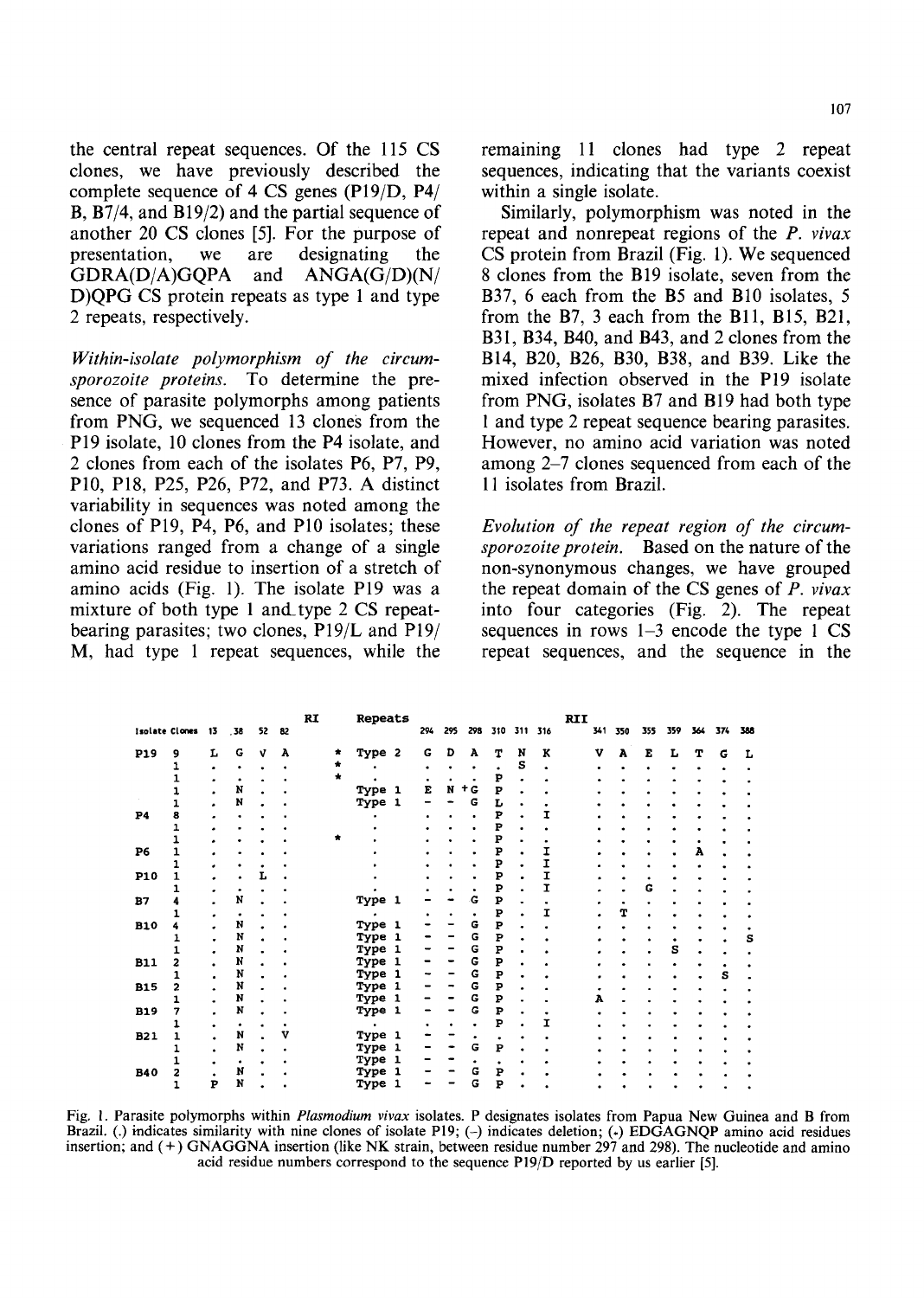G  $\pmb{h}$  $\frac{8}{6}$  $\frac{\lambda}{P}$  $\overset{\mathbf{A}}{\mathbf{D}}$ ö  $\mathbf{c}$  $\bullet$ G D R A D G Q P A<br>GGA GAC AGA GCA GAT GGA CAG CCA GCA GGA GAC AGA GCA GAT GGA CAG CCA GCA GGA GAC AGA GCA GAT GGA CAG CCA GCA ... ... ... ... ... ... ... ... ...<br>... ... ... ... ... ... ... ... ... 2<br>3<br>4<br>5 ... ... ... ... ... ... ... ... ... ... 10 12<br>13<br>14<br>15 16<br>17<br>18<br>19 20 ... ... ... ... .0. ... ... 6.. ... ... ... ... ... ... ... ... ... ... ... ... ... ... ... ... ... ... ... ... ... 10 ... ... ... ... ... ... ... ... ... ... ... ... ... ... ... ... ... ... ... 12<br>13<br>14<br>15  $...$   $...$   $...$   $...$   $...$   $...$   $...$   $...$ ... ... ... ... ... ... ... ... ... is ... A.t G.t ... .G. ... ... G. ... ... ... ... ... ... ... ... ... ... ... ... ... ... ... ... ... ... ... ... ... ... ... ... ... ... ... ... ... ... ... ... ... ... ... ... ... ... ... ... ... ... ... ... ... ... ... ... ...  $\begin{minipage}{.4\linewidth} \begin{minipage}{.4\linewidth} \begin{tabular}{l} \hline \textbf{11} & \textbf{12} & \textbf{13} & \textbf{14} & \textbf{15} & \textbf{16} & \textbf{17} \\ \textbf{23} & \textbf{34} & \textbf{15} & \textbf{16} & \textbf{17} & \textbf{18} & \textbf{18} & \textbf{18} \\ \textbf{35} & \textbf{18} & \textbf{18} & \textbf{18} & \textbf{18} & \textbf{18} & \textbf{18} & \textbf{18} & \$ ... ... ... ... ... ... ... ... ... ... ... ... ... ... ... ... ... ... ... 112131415161718 ... ..t ... ... ... ... ... ... ...<br>... A.t G.t ... .G. ... ... G.. ... G A A O O A A<br>A N O A O D O P O<br>GCA AT GGA GCA GCA GCA T GAT CAA CA CA GGA  $\frac{D}{G}$  $\overline{a}$  $\frac{A}{P}$  $\bullet$ A N G A G N Q P G<br>GCA AAT GGG GCT GGC AAT CAA CCA GGA  $10.01 \text{ and } 0.01 \text{ and } 0.01 \text{ and } 0.01 \text{ and } 0.02 \text{ and } 0.03 \text{ and } 0.04 \text{ and } 0.01 \text{ and } 0.01 \text{ and } 0.01 \text{ and } 0.01 \text{ and } 0.01 \text{ and } 0.01 \text{ and } 0.01 \text{ and } 0.01 \text{ and } 0.01 \text{ and } 0.01 \text{ and } 0.01 \text{ and } 0.01 \text{ and } 0.01 \text{ and } 0.01 \text{ and } 0.01 \text{ and }$  $\frac{2}{3}$ ... ... ... ... ... ... ... ... ...<br>... ... ... ... ... ... ... ... ... ... ... ... ... ... ... ... ... ...  $... ... ...$  $\begin{array}{c} 10 \\ 11 \end{array}$  $\begin{array}{c} 14 \\ 15 \end{array}$ 16<br>17 18<br>19<br>20 

Fig. 2. Nucleotide sequence of the repetitive domains. Silent and non-silent mutations are shown by lower and upper case letters, respectively. Amino acid sequence and changes resulting from nonsilent nucleotides are shown in bold. Block 1, clones B7/5, B3/1 and B30/2 and B13/1; block 2: B5/1, B5/6 and B26/1; block 3: B38/2, B19/3 and B19/8 and B19/5; block 4: Repeat type-2 bearing clones  $P19/D$ ,  $P19/B$  and  $P4/B$ ,  $B7/4$  and  $B19/2$ .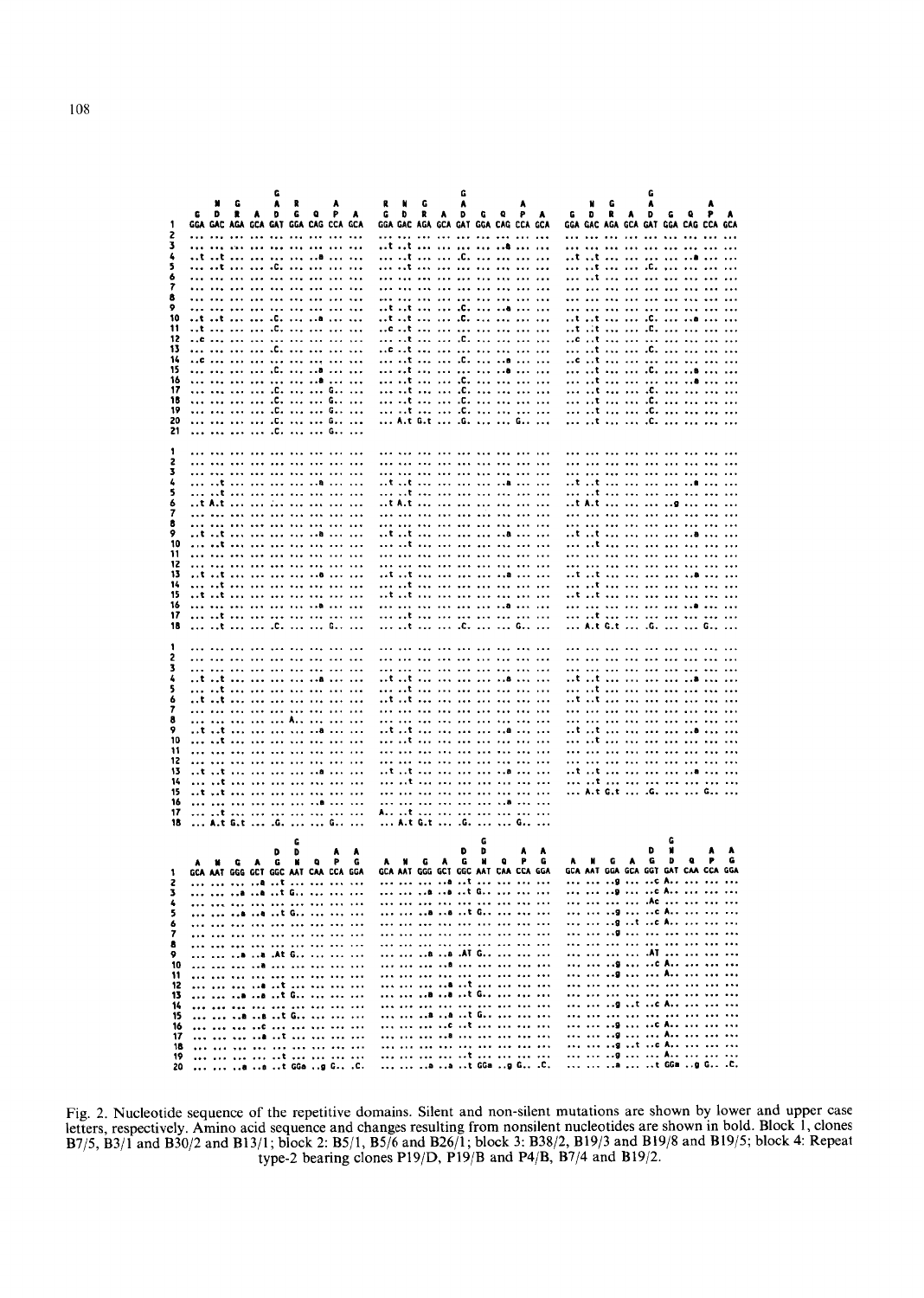fourth row encodes the type 2 CS repeat sequence. Analysis of the nucleotide sequences of the diverging repeats reveals evolutionary relatedness between these sequences at both the nucleotide and amino acid level (Fig. 3). The CS protein repeat sequence from the parasites B7/5, B3/1, and B30/2, shown in the first row (Fig. 2), is similar to the previously identified sequence of parasites from Brazil [1], El Salvador [2], and North Korea [3], in that the 5th (D/A) and 8th (P/A) amino acid residues in the repeating unit are polymorphic. One clone, BI3/1, had no variation in the 8th residue. The CS protein repeat sequences of the B5/1, B5/6, and B26/1 clones, shown in the second row, differ from the above described set of sequences in that no polymorphism was found in the 5th or 8th residue in the repeat unit, except in the degenerative last repeat unit. However, polymorphism was noted in the 2nd amino acid position of the repeat  $(D/N)$  in this group. The  $D/N$  transition was also found in the previous characterization of the CS gene from the North Korean isolate of *P. vivax,* but in the repeat units 4, 13, 14 and 20 [3]. The third group of the representative CS repeat sequences was seen in clones B38/2, Bl9/3, B19/8, and B19/5, which had no polymorphism except in the last degenerative repeat. In one clone, B38/2, there was a transversion from G to A at the 6th triplet codon of the 8th repeat.

The fourth category of repeat domain consists of the variant repeats identified in P.

|  |  | $G/R$ $D/N$ $R/G$ A $D/A/G$ $G/R$ Q $P/A$ A                                                                                                 |  |  |
|--|--|---------------------------------------------------------------------------------------------------------------------------------------------|--|--|
|  |  | GGA GAC AGA GCA GAT GGA CAG CCA GCA<br>$A \begin{bmatrix} 1 & A & I & G & I \\ 1 & & & & G \\ 1 & & & & & G \\ 1 & & & & & G \end{bmatrix}$ |  |  |
|  |  | GCA AAT GGA GCT GGC AAT CAA CCA GGA<br>a At GGa g G                                                                                         |  |  |
|  |  | A N G A G/D N/D/G Q P/A G/A                                                                                                                 |  |  |

Fig. 3. Accumulation of silent (lower case) and nonsilent (upper case) mutations in a population of type-1 (top) and type-2 (bottom) repeat bearing clones. The deduced amino acid residues are shown in bold. A vertical line indicates the single point mutation that appears distinct in the differentiation of these two repeat types at the protein level.

*vivax* parasites from PNG and Brazil. All clones from PNG (P19/D, P19/B, and P4/B) and from Brazil (B7/4 and B19/2) are polymorphic at the 5th and 6th amino acid residues, whereas the last degenerative repeat is polymorphic at the 8th and 9th positions as well. No polymorphism was noted in the repeat sequences reported from Thailand isolate [4].

*Polymorphism in the nonrepeat region of CS protein.* The comparison of the CS protein sequences outside the repeat region revealed that sequence polymorphism is restricted to three domains: amino to the conserved region, Region I (RI), and amino and carboxyl to the conserved region, Region II (RII) (Fig. 4). A 24-nucleotide insertion amino to the repeat region coding for EDGAGNQP was observed in 11 of the 13 clones in P19 and one of the 10 clones of P4 isolates from PNG. A similar insertion was originally seen in the CS gene of the VK247 *P. vivax* parasite [4].

Amino to the conserved region, RI, polymorphism is restricted to amino acid positions 11, 13, 38, 49, 52 and 82. We have found that CS proteins that bear type 1 CS repeats exhibit greater polymorphism in this domain. Among 73 type 1 CS clones analyzed, polymorphism was identified in 5 of 6 amino acid positions. In contrast, only one of 42 CS clones bearing type 2 repeats exhibited amino acid L instead of V at position 52.

The second and the most variable region is amino to RII. In this region, amino acid residues 294 (G/E), 295 (D/N), 298 (A/G), 310  $(T/P/L)$ , 311 (N/S), and 316 (K/I) are polymorphic in both type 1 and type 2 CS repeat-bearing parasites. The CS protein genes from PNG (clones P19/M and P22/C), which are similar to the CS protein gene from the North Korean (NK) strain [3], have a 16 amino-acid deletion 3' to the repeat sequence. This deletion is seen in all isolates from Brazil with type 1 repeats. The CS gene of PNG clones P19/L and P28/3 and the previously identified NK strain of *P. vivax* have a 7-amino acid insertion (GNAGGNA) at amino acid number 297 (Fig. 4). The *P. vivax* CS protein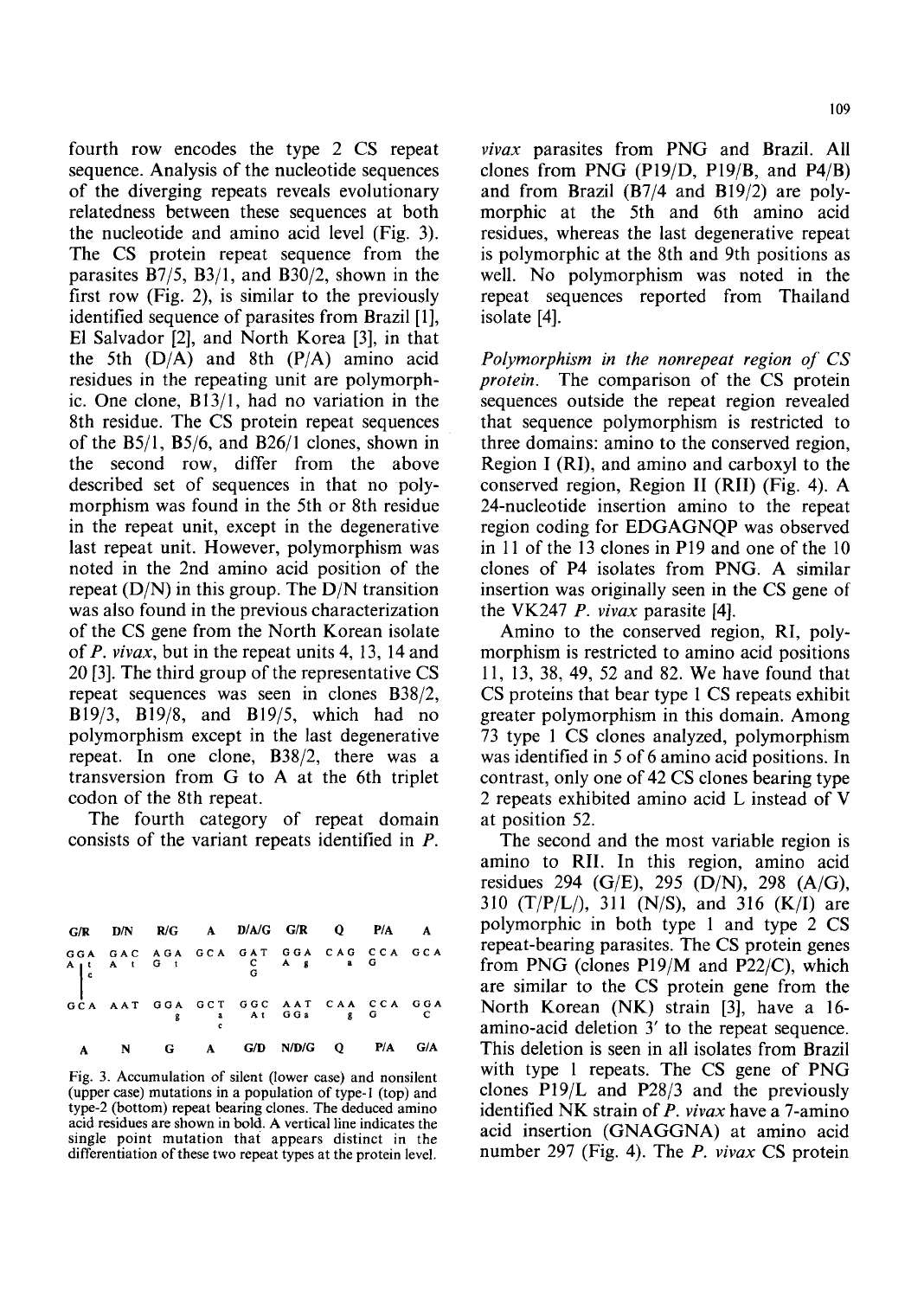|    |    |    |    |    |    |    | RI      | Repeats |  |   |         |           |             | RII         |   |   |                 |   |   |         |   |     |  |
|----|----|----|----|----|----|----|---------|---------|--|---|---------|-----------|-------------|-------------|---|---|-----------------|---|---|---------|---|-----|--|
|    | 11 | 13 | 38 | 49 | 52 | 82 |         |         |  |   | 294 295 | 298       |             | 310 311 316 |   |   | 341 350 355 359 |   |   | 364 374 |   | 388 |  |
|    | s  | L  | G  | A  | v  | A  | *       | Type 2  |  | G | D       | A         | т           | N           | ĸ | v | A               | Е | L | т       | G | L   |  |
| 2  |    |    |    |    |    |    | ×       |         |  |   |         |           |             | s           |   |   |                 |   |   |         |   |     |  |
| 3  |    |    |    |    |    |    | $\star$ |         |  |   |         |           | Ρ           |             |   |   |                 |   |   |         |   |     |  |
| 4  |    |    |    |    |    |    |         |         |  |   |         |           | P           |             |   |   |                 |   |   |         |   |     |  |
| 5  |    |    |    |    |    |    |         |         |  |   |         |           | P           |             |   |   |                 |   |   |         |   |     |  |
| 6  |    |    |    |    | L  |    |         |         |  |   |         |           | P           |             |   |   |                 |   |   |         |   |     |  |
| 7  |    |    |    |    |    |    |         |         |  |   |         |           | P           |             |   |   | т               |   |   |         |   |     |  |
| 8  |    |    |    |    |    |    |         |         |  |   |         |           | P           |             | Ι |   |                 | G |   |         |   |     |  |
| 9  |    |    |    |    |    |    |         |         |  |   |         | $\bullet$ | P           |             | I |   |                 |   |   | А       |   |     |  |
| 10 |    |    | N  | P  |    |    |         | Type 1  |  |   |         | † G       | P           |             |   |   |                 |   |   |         |   |     |  |
| 11 |    |    | N  |    |    |    |         | Type 1  |  | E | N       | + G       | P           |             |   |   |                 |   |   |         |   |     |  |
| 12 |    |    | N  |    |    |    |         | Type 1  |  |   |         | G         | r           |             |   |   |                 |   |   |         |   |     |  |
| 13 | P  |    | N  |    |    |    |         | Type 1  |  |   |         | G         | P           |             |   |   |                 |   |   |         |   |     |  |
| 14 |    |    | N  |    |    | v  |         | Type 1  |  |   |         | G         | P           |             |   |   |                 |   |   |         |   |     |  |
| 15 |    |    | N  |    |    |    |         | Type 1  |  |   |         | G         | $\mathbf P$ |             |   | A |                 |   |   |         |   |     |  |
| 16 |    |    | N  |    |    |    |         | Type 1  |  |   |         | G         | P           |             |   |   |                 |   | s |         |   |     |  |
|    |    |    | N  |    |    |    |         | Type 1  |  |   |         | G         | ₽           |             |   |   |                 |   |   |         | s |     |  |
| 17 |    |    | N  |    |    |    |         | Type 1  |  |   |         | G         | P           |             |   |   |                 |   |   |         |   | s   |  |
| 18 |    |    |    |    |    |    |         |         |  |   |         | G         | P           |             |   |   |                 |   |   |         |   |     |  |
| 19 |    |    | N  |    |    | v  |         | Type 1  |  |   |         |           |             |             |   |   |                 |   |   |         |   |     |  |
| 20 |    |    | N  |    |    |    |         | Type 1  |  |   |         |           |             |             |   |   |                 |   |   |         |   |     |  |
| 21 |    |    |    |    |    |    |         | Type 1  |  |   |         | G         | P           |             |   |   |                 |   |   |         |   |     |  |
| 22 |    | P  | N  |    |    |    |         | Type 1  |  |   |         |           |             |             |   |   |                 |   |   |         |   |     |  |

Fig. 4. 'Clonal **types' prevalent in Papua New Guinea (P) and Brazil** (B). (,) and (+) **are insertions EDGAGNQP and GNAGGNA respectively.** 'Clonal-type': (1) 9 **clones from single isolate** (PI9/A-F,H,I,K); (2) 1 clone (PI9/G); (3) 1 **clone**  (PI9/J); (4) 3 **clones from 2 isolates** (P4/A, P25/C,D); (5) 24 **clones from 11 isolates** (P4/B-I, P3/C, P6/D, P7/C,D, P9/C,D, P15/C, P18/C,D, P26/C,D, P72/C,D, P72/C,D, P73/C,D, B19/2); (6) I clone (PI0/C); (7) 1 clone (B7/4); (8) 1 clone (PI0/D); (9) 1 clone (P6/C); (10) 1 clone (P28/C); (11) 1 clone (P19/L); (12) 1 clone (P19/M); (13) 1 clone (B13/1); (14) 1 clone (B3/1); (15) 1 clone (B15/3); (16) I clone (BI0/3); (17) 1 clone (BI 1/2); (18) 1 clone (B10/2); (19) 61 **clones from 23 isolates** (P22/C, B4/ 1, B5/1-6, B7/2,3,5,6, B10/1,4-6, B11/1,3, B14/1,2, B15/1,2, B17/1, B19/1,4-9, B20/1,2, B21/2, B26/1,2, B28/1, B30/1,2, B31/1- 3, B34/1-3, B37/1-7, B38/1,2, B39/1,2, B40/2,3, B42/1, B43/2,4); (20) 1 clone (B21/1); (21) 1 clone (B21/3); (22) 1 clone (B40/1).

**sequence in this region, (T/P/L)(N/S)EKSV(K/ I)EYLDKVRATVG, analogous to the Thelper site, Th2R, sequence of the P.**  *falciparum* **CS protein, is also polymorphic. However, the immunogenic nature of this region in** *P. vivax* **needs to be established.** 

**The third variable region is located carboxyl to the conserved region RII. In this region, polymorphism is restricted to amino acids 341 (V to A), 350 (A to T), 355 (E to G), 359 (L to S), 364 (T to A), 374 (G to S), and 388 (L to S). This polymorphic region contains the known T-cell determinants VTCG(V/A)GVRVRRR-VNA(A/T)NKKP, DLE(T/A)DVA-TNDKA, and DKAA(G/S)IFNVVSN and a cell adhesion site VTCG(V/A)GVRVR of the CS protein of** *P. vivax* **[9-11, 22]. In this region the** *P. vivax* **CS protein sequence (RVNA(A/ T)NKKP(E/G)DLT(L/S)NDLE(T/A), which is analogous to the CTL containing determinant, Th3R, in** *P. falciparum,* **is also polymorphic.** 

*Clonal diversity of the circumsporozoite protein bearing parasites.* **To determine the proportional prevalence of parasites with polymorphic CS epitopes in two geographically distant malaria-endemic regions of the world, PNG and Brazil, we have grouped the CS protein sequences of 115 clones analyzed here, based on both the repeat region type and outside repeat region polymorphism. Our comparison identified 22 different 'clonal types' of CS proteins and revealed that with one exception in each PNG and Brazil, the CS clonal types of**  *P. vivax* **parasites from PNG were distinct from those from Brazil. For instance, CS clonal type 5 was found predominantly in Madang, PNG; 24 CS clones representing 11 of 15** *P. vivax* **isolates from Madang, PNG were clonal type 5. In contrast, clonal type 19 was most prevalent in** *P. vivax* **parasites from Paragaminos, Brazil; 61 clones representing 23 of the 24 isolates from Brazil contained this form of polymorphic CS protein.**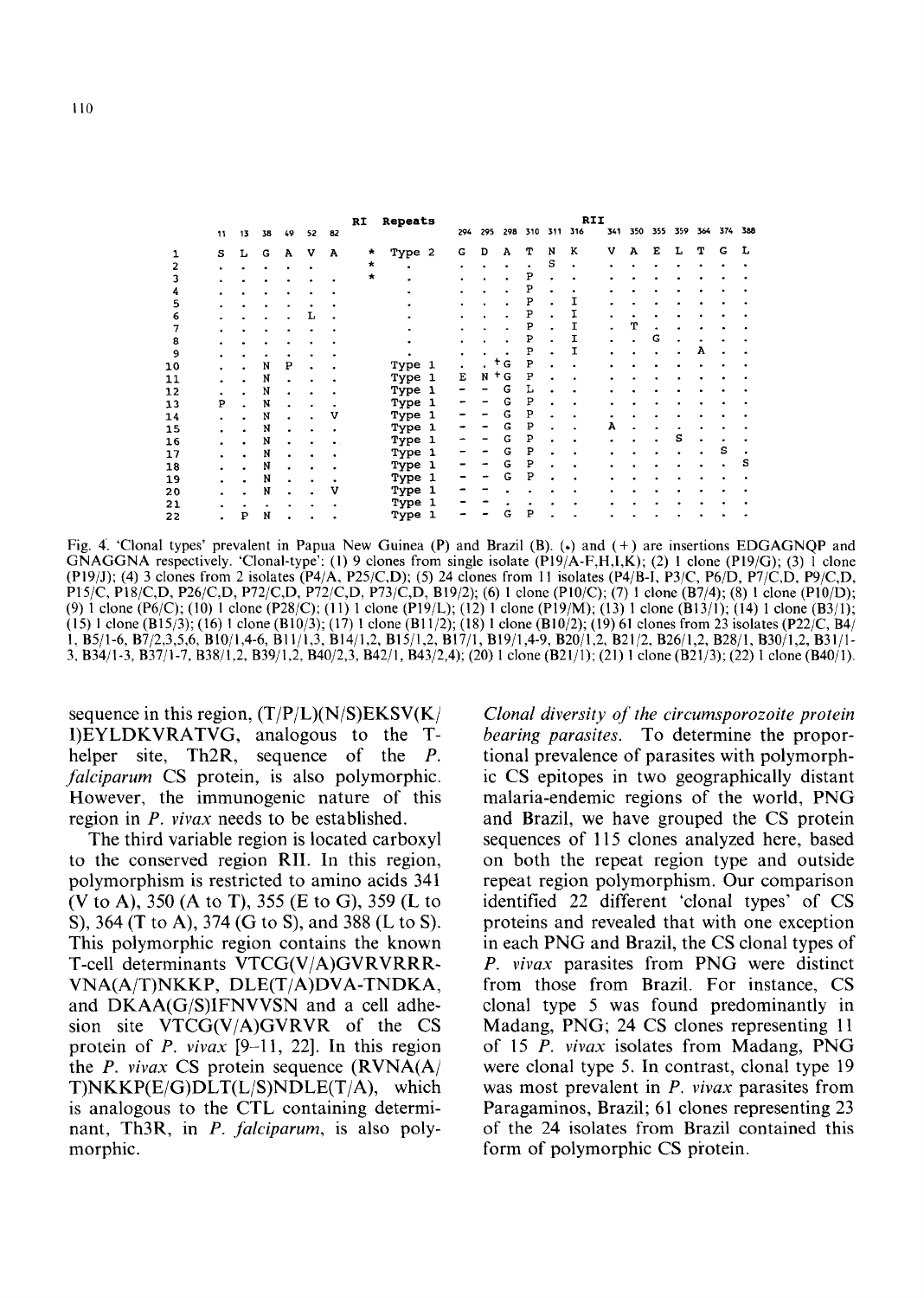## **Discussion**

We have undertaken a longitudinal, population level study of the CS protein of *P. vivax*  from two distant malaria-endemic regions, PNG and Brazil, to elucidate the nature and extent of epitope variability in this vaccine candidate antigen. We have found that both repeat and nonrepeat regions of the *P. vivax*  CS protein are polymorphic. Sequence comparison of the repeat of the CS proteins, aligned in groups of type 1 and type 2 CS repeats, shows a pattern of both silent and nonsynonymous mutations and indicates that point mutations have led to the emergence of variant repeat sequences (Figs. 2 and 3). A single point mutation, G to C (second nucleotide of first triplet) in the common genetic pool of the CS clones analyzed here, representing type 1 and type 2 CS repeats, makes these two repeat types different at the protein level (Fig. 3). The array of mutations and amino acid substitutions present in the population of type 1 repeats suggests that this type of CS repeat sequence may have mutated to type 2 variant repeats; however, the reverse cannot be ruled out. Examination of repeat diversity in the CS proteins of other human malaria parasites showed a similar point mutation based diversity in the repeat sequence. For example, the change of the repeat sequence from NAAG to NDAG in *Plasmodium malariae* [23] and from NANP to NVDP in *P. falciparum* [24] can be explained by point mutations and subsequent expansion of the repeating unit.

Genetic recombination between homologous single-copy CS alleles during meiosis would not result in progeny with variant repeat types in the event of a single or even double crossover. However, mutations that contribute to the polymorphic nature of the regions outside the repeat region can be redistributed between the progeny. A new repeat type can only emerge if there is crossover inside the repeat region between alleles with different repeat types, in which case the progeny will have a part of each type of repeat with a distinct junction to predict the

exact position of genetic exchanges. Such a genetic event, which has been seen in the P. *falciparum* merozoite surface antigen gene [25], has not been observed in CS protein genes. However, this does not rule out the existence of *P. vivax* parasites with CS repeat sequences distinct from the known type 1 and type 2 sequences.

In the nonrepeat regions of the CS protein, nonsilent nucleotide substitutions are localized in the identified T-cell epitope and in regions analogous to the immunodominant Th2R and Th3R regions of the *P. falciparum* CS protein. We propose that these two polymorphic regions may harbor immunodominant determinants of the protein; the underlying rationale is that mutations in the parasite's proteins that interface with host immunity, and which are advantageous to the parasite, would be positively selected rapidly [26]. This school of thought is contrary to the other opinion that favours DNA based selection and maintainance of polymorphism in the CS protein of human malaria parasites [27,28]. However, irrespective of the origin and the mechanism that maintains polymorphic sequence bearing parasites studies of antigenic polymorphism of parasite candidate vaccine antigens constitutes a step towards identifying vaccine-essential immunodominant determinants of parasite proteins. It remains to be determined experimentally whether Th2R and Th3R analogous regions in the *P. vivax* CS protein are immunogenic in nature. Information on the sequence variation of these regions would allow us and others to test the vaccine related effects of polymorphism.

Comparison of the CS protein gene sequences of field isolates of *P. vivax* from distant geographic regions, Brazil and PNG, revealed that each of these regions had distinct types of polymorphic CS protein-bearing parasites. However, we also found that certain types of polymorphic CS proteins were present in both PNG and Brazil. Moreover, mutations leading to individual amino acid changes were shared by Papuan and Brazilian parasites, indicating, as has been suggested before, a common but independent origin of sequence polymorphism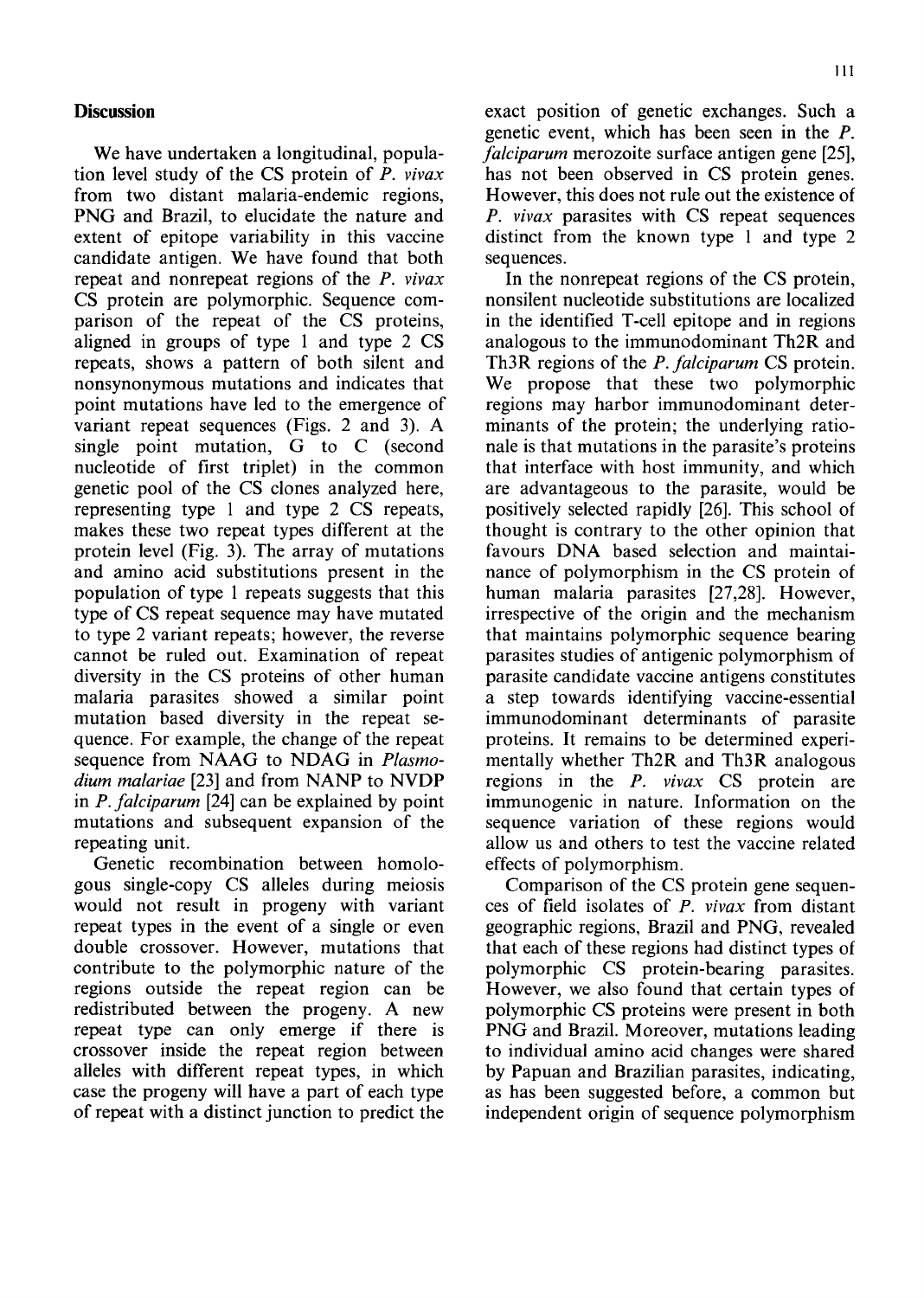[29]. Our results suggest that both immunologic and genetic events are operational in the selection and expansion of the repeat sequence.

To summarize, we have shown that polymorphism in the CS protein of *P. vivax* is resident in both repeat and nonrepeat regions, that point mutations cause repeat sequencebased antigenic diversity in the CS protein, and that different clonal types of *P. vivax* predominate in the malaria-endemic regions of PNG and Brazil investigated here. Similar cross-sectional and longitudinal studies of vaccine antigen diversity are essential before malaria vaccine programs can be implemented in malaria-endemic regions. While a crosssectional geographic level study would reveal the extent and proportional prevalence of polymorphic epitope-bearing malaria parasites, a longitudinal study at the population level would help clarify the dynamics of parasite populations as they relate to parasite infectivity and disease.

### **Acknowledgements**

This work was supported in part by USAID PASA Grant BST-0453-P-HC-2086-07, National Institute of Allergy and Infectious Diseases/Centers for Disease Control Intraagency Agreement 1-Y02-AI00006-01, and United Nations Developmental Program/ World Bank/World Health Organization Special Program in Research and Training in Tropical Diseases (Grants 890520 and 870284).

### **References**

- 1 Arnot, D.E., Barnewell, J.W., Tam, J.P., Nussenzweig, V., Nussenzweig, R. and Enea, V. (1985) Circumsporozoite protein of *Plasmodiurn vivax:* gene cloning and characterization of the immunodominant epitope. Science 230, 815-816.
- 2 McCutchan, T.F., Lal, A.A., de la Cruz, V., Miller, L.H., Maloy, W.L., Charoenvit, R.L., Guerry, P., Wistar, R., Hoffman, S.L., Hockmeyer, W.T., Collins, W.E. and Wirth, D. (1985) Sequence of the immunodominant epitope for the surface protein on sporozoites of Plasmodium vivax. Science 230, 1381-1383.
- 3 Arnot, D.E., Barnwell, J.W. and Stewart, M.J. (1988) Does biased gene conversion influence polymorphism in

the circumsporozoite protein-encoding gene of *Plasmodium vivax?* Proc. Natl. Acad. Sci. USA 85, 8102-8106.

- 4 Rosenberg, R., Wirtz, R.A., Lanar, D.E., Sattabongkot, J., Hall, T., Watters, A.P. and Prasittisuk, C. (1989) Circumsporozoite protein heterogeneity in the human malaria parasite *Plasmodium vivax.* Science 245, 973 976.
- 5 Qari, S.H., Goldman, I.F., Povoa, M.M., Oliveira, S., Alpers, M.P. and Lal, A,A. (1991) Wide distribution of the variant form of the human malaria parasite *Plasmodium vivax.* J. Biol. Chem. 266, 16297-16300.
- 6 Del Portillo, H.A., Gysin, J., Mattei, D., Khouri, E., Udagama, P., Mendis, K. and David, P. (1988) *Plasmodium vivax:* cloning and expression of a major blood stage surface antigen. Exp. Parasitol. 67, 346–353.
- 7 Del Portilo, H.A., Longacre, S., Khouri, E. and David, P. (1991) Primary structure of the merozoite surface antigen 1 of *Plasmodium vivax* reveals sequences conserved between different *Plasmodium* species. Proc. Natl. Acad. Sci. USA 88, 4030-4034.
- 8 Charoenvit, Y., Collins, W.E,, Jones, T.R., Millet, P., Yuan, L., Campbell, G.H., Beaudoin, R.L., Broderson, J,R. and Hoffman, S.L. (1991) Inability of malaria vaccine to induce antibodies to a protective epitope within its sequence. Science 251, 668-671.
- 9 Nardin, E., Clavijo, P., Mons, B., Belkum, A.V., Ponnudurai, T. and Nussenzweig, R.S. (1991) T cell epitopes of the circumsporozoite protein of *Plasmodium vivax:* recognition by lymphocytes of a sporozoiteimmunized chimpanzee. J. lmmunol. 146, 1674-1678.
- 10 Rodrigues, M.M., Paiva, A.C., Dutra, A.P., Yoshida, N. and Nakaie, C. (1991) Identification of epitopes within the circumsporozoite protein of *Plasmodium vivax* recognized by murine T lymphocytes. Exp. Parasitol. 72, 271-277.
- 11 George IV, F.W., Law, J.L., Rich, K.A. and Martin, W.J. (1990) Identification of a T-cell epitope on the circumsporozoite protein of *Plasmodium vivax.* Infect. Immun. 58, 575-578.
- 12 Burkhot, T., Graves, P., Wirtz, R., Brabin, B., Battistutta, D., Cattani, J., Maizeles, R. and Alpers, M. (1989) Differential antibody responses to *Plasmodium falciparum* and *P. vivax* circumsporozoite proteins in a human population. J. Clin. Microbiol. 27, 1346- 1351.
- 13 Fontes C.J., Bathurst, J. and Krettli, A.U. (1991) *Plasmodium vivax* sporozoite antibodies in individuals exposed during a single malaria outbreak in a nonendemic area. J. Trop. Med. Hyg. 44, 28-33.
- 14 Brown, A.E., Webster, H., Krinchai, K., Gordon, D., Wirtz, R. and Permpanich, B. (1991) Characteristics of natural antibody responses to the circumsporozoite protein of *Plasmodium vivax.* Am. J. Trop. Med. Hyg. 44, 21-27.
- 15 Wirtz, W.A., Rosenberg, R., Sattabongkot, J. and Webster, H. (1990) Prevalence of antibody to heterologous circumsporozoite protein of *Plasmodium vivax* in Thailand. Lancet 336, 593-595.
- 16 Cochrane, A.H., Nardin, E., Arruda, M., Maracis, M., Clavijo, P., Collins, W.E. and Nussenzweig, R. (1990) Wide spread reactivity of human sera with a variant repeat of the circumsporozoite protein of *Plasmodium vivax.* Am. J. Trop. Med. Hyg. 43, 446-451.
- 17 De la Cruz, V.F., Lal, A.A. and McCutchan, T.F. (1987) Sequence variation in putative functional